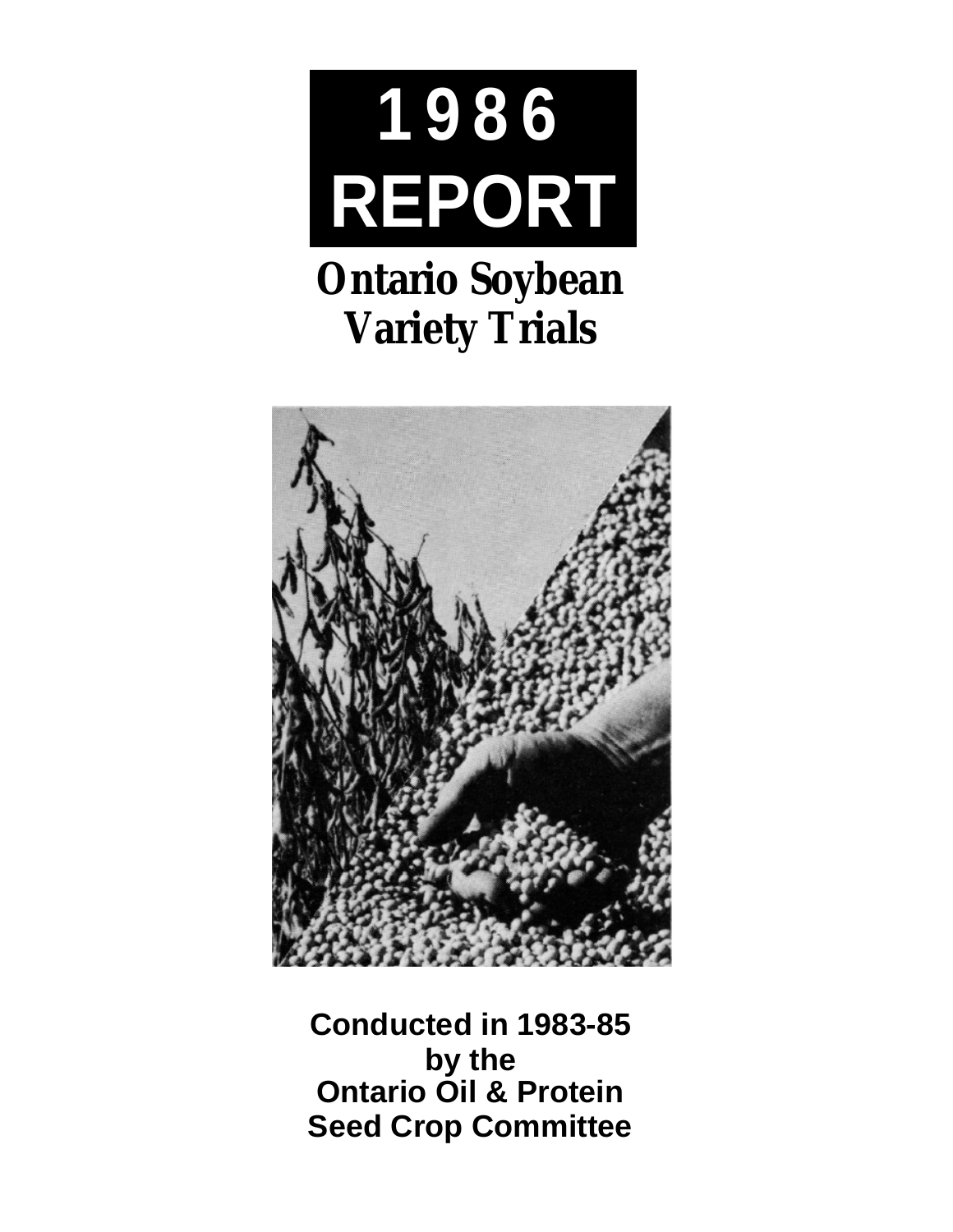# **ONTARIO OIL AND PROTEIN SEED CROP COMMITTEE**

This organization is made up of representatives of OMAF, Agriculture Canada, the University of Guelph, the Ontario Seed Growers Association, the Canadian Seed Trade Association, the Ontario Soya-Bean Growers Marketing Board, and the Oilseed Crushers. Tests are conducted each year by the following co-operating agencies.

Research Station, Harrow; Ridgetown College of Agricultural Technology; Centralia College of Agricultural Technology; University of Guelph; Kemptville College of Agricultural Technology; Research Station, Ottawa.

# **INTERPRETATION OF RESULTS HEAT UNIT RATING**

Using the same heat unit system as for corn, each variety is given a heat unit rating based on the relative maturity of that variety. In choosing a variety you should select those varieties equal to or less than the heat units available on your farm (see map).

#### **HILUM COLOUR**

Each soybean seed has a hilum which is the point where it was attached to the pod. Varieties differ in hilum color and can be either yellow, gray, buff, brown, or black. Yellow hilum soybeans are generally the only type accepted for the export market.

#### **SEEDS PER KILOGRAM**

This is an estimate of the relative number of seeds of a particular variety in a kilogram of seed. Since seed size can vary from year to year and from seed lot to seed lot these figures should be used as a rough guide only.

#### **PHYTOPHTHORA ROOT ROT**

The % Plant Loss is a three-year average (1983-85) obtained in a field heavily infested with Phytophthora. Some races of Phytophthora root rot are not found at this site. Thus the relative ranking of varieties for tolerance may differ in fields that have other races present. Disease tests in the greenhouse show that 6 varieties have resistance to a number of prevalent races. These 6 varieties have the same gene for resistance.

#### **POWDERY MILDEW**

Disease tests in the greenhouse showed that some varieties are completely resistant to powdery mildew leaf disease. Other varieties are susceptible but these may differ in the degree of susceptibility in the field.

#### **YIELD INDEX**

Varieties can only be compared within each test area. Yield index of a variety indicates its performance as a percentage of the average yield of all recommended varieties grown in a test area.

## **DAYS FROM PLANTING TO MATURITY**

Maturity is affected by planting date and the area where a variety is being grown. Varieties are rated as being mature when 95% of the pods on the plants are ripe. Normally, 3-10 additional drying days are needed before the crop is dry enough for combining.

### **PLANT HEIGHT**

An indicator of the amount of plant growth, it is measured at maturity as the length of the stem from the base of the plant to its tip.

#### **LODGING**

A visual estimate at maturity of the standability of the crop. A value of 1 is equivalent to a crop standing completely upright while a 5 represents a crop entirely flat. Within a test area, varieties with lower values are less prone to lodging.

# **TESTING METHODS**

In each trial, varieties were replicated in a suitable experimental design and received equal fertility, weed control, and management. All trials were planted and harvested by machine.

Prior to harvest, plant height and lodging scores were obtained. The grain harvested from each plot was weighed and the yield of soybeans was calculated in tonnes/hectare at 14% moisture. Yield results are three-year averages from 2 to 4 locations each year.

# **TEST LOCATIONS AND SOIL TYPES**

# **1985 TRIALS**

|                 | Heat      |                 | Row    |                         |  |  |
|-----------------|-----------|-----------------|--------|-------------------------|--|--|
|                 | Unit      |                 | Width  |                         |  |  |
| Location        | Rating    | Soil Type       | $-cm-$ | Co-operator             |  |  |
| Malden          |           | 3500 Clay loam  | 60     | Jon Parks               |  |  |
| Woodslee        | 3400 Clay |                 | 60     | <b>Research Station</b> |  |  |
| Tilbury         | 3350 Clay |                 | 60     | Robert Farquharson      |  |  |
| Chatham         |           | 3300 Clay loam  | 60     | Stan Wonnacott          |  |  |
| Inwood          | 3050 Clay |                 | 60     | Jack & Kevin Marriott   |  |  |
| Ridgetown       |           | 3250 Clay loam  | 60     | R.C.A.T.                |  |  |
| Fingal          |           | 3000 Silt loam  | 60     | Julius Virag            |  |  |
| St. Thomas      |           | 2900 Clay loam  | 35     | Jim Brokenshire         |  |  |
| Centralia       |           | 2800 Clay loam  | 35     | C.C.A.T.                |  |  |
| Woodstock       |           | 2700 Clay loam  | 35     | O.A.C.                  |  |  |
| Winchester      |           | 2825 Clay loam  | 35     | K.C.A.T.                |  |  |
| Elora           |           | 2550 Silt loam  | 35     | O.A.C.                  |  |  |
| <b>Brussels</b> |           | 2600 Clay loam  | 35     | Jeff Cardiff            |  |  |
| Ottawa          |           | 2650 Sandy loam | 25     | <b>Research Station</b> |  |  |

"Requests to reproduce this report in whole or in part should be made to the secretary, Ontario Oil and Protein Seed Crop Committee, Crop Science Department, University of Guelph."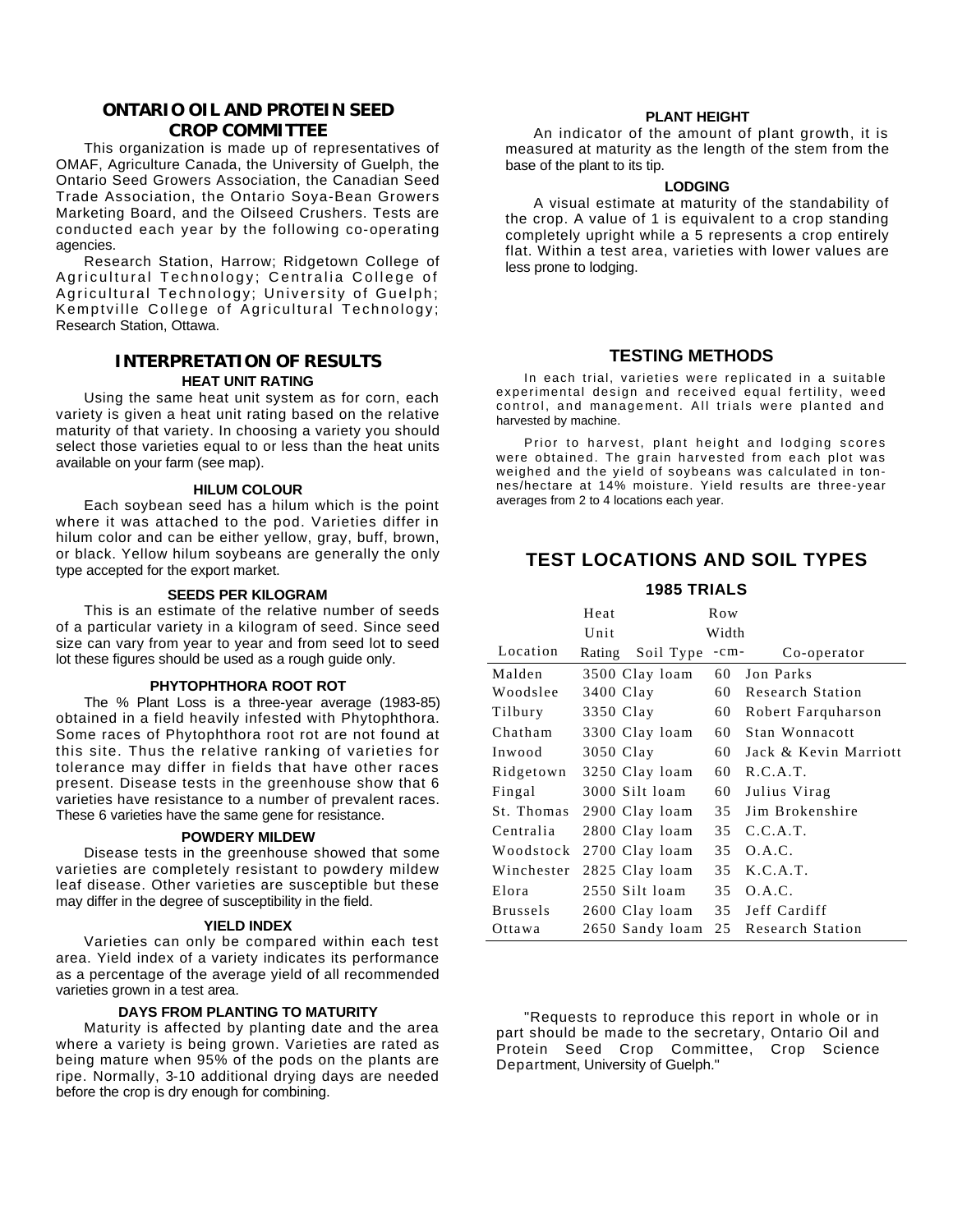# **TABLE 1. SOYBEAN VARIETY RECOMMENDATIONS AND DESCRIPTION**

|                            | Heat     |              | <b>Seeds</b> | Phytophthora<br><b>Root Rot</b>    | Powdery<br><b>Mildew</b> |                          |
|----------------------------|----------|--------------|--------------|------------------------------------|--------------------------|--------------------------|
|                            | Units    | <b>Hilum</b> | Per          | <b>Reaction</b>                    | $R =$ Resistant          |                          |
| <b>Variety</b>             | Required | Colour       |              | Kilogram % Plant Loss <sup>1</sup> | <b>S= Susceptible</b>    | <b>Distributor</b>       |
| Maple Ridge $\overline{ }$ | 2400     | yellow       | 6450         | 21                                 | S                        | SeCan                    |
| $\text{Baron}^2$           | 2450     | dark brown   | 5530         | 11                                 | ${\bf S}$                | W.G. Thompson & Sons     |
| Maple Amber <sup>2</sup>   | 2450     | brown        | 5530         | 11                                 | S                        | Public Variety           |
| Maple Isle                 | 2500     | yellow       | 5240         | 32                                 | S                        | SeCan                    |
| Maple Arrow                | 2600     | brown        | 5290         | 20                                 | ${\bf R}$                | <b>Public Variety</b>    |
| <b>KG 30</b>               | 2600     | dark brown   | 6210         | 26                                 | S                        | King Agro Inc.           |
| Bicentennial               | 2600     | brown        | 4500         | 7                                  | ${\bf R}$                | SeCan                    |
| Apache <sup>2</sup>        | 2600     | gray         | 5260         | 24                                 | ${\bf S}$                | W.G. Thompson & Sons     |
| OAC Libra                  | 2650     | black        | 5850         | 16                                 | S                        | SeCan                    |
| Evans                      | 2700     | yellow       | 5880         | 28                                 | ${\bf R}$                | <b>Public Variety</b>    |
| <b>KG 60</b>               | 2700     | gray         | 5100         | 18                                 | ${\bf S}$                | King Agro Inc.           |
| 0877                       | 2750     | lt. gray     | 5560         | 29                                 | S                        | Pioneer Hi-Bred Ltd.     |
| Ace <sup>2</sup>           | 2800     | yellow       | 4070         | 19                                 | S                        | W.G. Thompson & Sons     |
| J82                        | 2800     | dark brown   | 6540         | 34                                 | S                        | Jacques Seed Co.         |
| Crusader                   | 2850     | yellow       | 6320         | 23                                 | ${\bf S}$                | W.G. Thompson & Sons     |
| Hodgson                    | 2900     | buff         | 5850         | 14                                 | S                        | Public Variety           |
| 1282                       | 2900     | buff         | 5150         | 26                                 | S                        | Pioneer Hi-Bred Ltd.     |
| <b>OAC</b> Pisces          | 2900     | buff         | 5750         | 7                                  | ${\bf R}$                | SeCan                    |
| A1564                      | 2900     | yellow       | 5810         | 15                                 | ${\bf S}$                | Maple Leaf Mills Ltd.    |
| AP10                       | 2900     | yellow       | 6020         | 28                                 | S                        | King Agro Inc.           |
| B152*                      | 2900     | yellow       | 5950         | $\overline{2}$                     | ${\bf R}$                | Northrup King Seeds Ltd. |
| <b>KG 80</b>               | 2900     | yellow       | 5950         | 16                                 | S                        | King Agro Inc.           |
| S1346                      | 2900     | yellow       | 5560         | 9                                  | ${\bf R}$                | Northrup King Seeds Ltd. |
| <b>KG71</b>                | 2900     | buff         | 6130         | 15                                 | ${\bf S}$                | King Agro Inc.           |
| $S15-50*$                  | 2900     | yellow       | 6750         | 5                                  | S                        | Northrup King Seeds Ltd. |
| S <sub>1460</sub>          | 2900     | buff         | 6240         | 3                                  | S                        | Northrup King Seeds Ltd. |
| A1937                      | 2950     | buff         | 6100         | 11                                 | ${\bf R}$                | Maple Leaf Mills Ltd.    |
| A1895                      | 2950     | black        | 5730         | 3                                  | ${\bf S}$                | Maple Leaf Mills Ltd.    |
| Hawk                       | 3000     | black        | 5710         | $\overline{4}$                     | ${\bf R}$                | W.G. Thompson & Sons     |
| 1677                       | 3000     | yellow       | 6760         | 24                                 | ${\bf S}$                | Pioneer Hi-Bred Ltd.     |
| B203*                      | 3050     | yellow       | 6370         | 5                                  | S                        | Northrup King Seeds Ltd. |
| Coles                      | 3050     | yellow       | 5320         | 18                                 | ${\bf S}$                | <b>Public Variety</b>    |
| A2575                      | 3100     | buff         | 5750         | 17                                 | ${\bf S}$                | Maple Leaf Mills Ltd.    |
| <b>B220</b>                | 3100     | yellow       | 5990         | 29                                 | S                        | King Agro Inc.           |
| Elgin                      | 3100     | black        | 5560         | 10                                 | ${\bf R}$                | Public Variety           |
| Jewel                      | 3100     | yellow       | 5990         | 34                                 | ${\bf S}$                | W.G. Thompson & Sons     |
| Premier                    | 3100     | yellow       | 6140         | 8                                  | ${\bf S}$                | King Agro Inc.           |
| S23-03                     | 3100     | buff         | 5880         | 6                                  | ${\bf R}$                | Northrup King Seeds Ltd. |
| S24-24*                    | 3100     | yellow       | 6210         | $\overline{c}$                     | ${\bf S}$                | Northrup King Seeds Ltd. |
| Corsoy 79*                 | 3150     | yellow       | 6330         | $\boldsymbol{6}$                   | ${\bf S}$                | <b>Public Variety</b>    |
| Harcor                     | 3150     | yellow       | 6060         | 26                                 | ${\bf S}$                | <b>Public Variety</b>    |
| Merlin*                    | 3150     | yellow       | 6170         | 8                                  | S                        | W.G. Thompson & Sons     |
| J103                       | 3200     | yellow       | 5750         | 20                                 | ${\bf R}$                | Jacques Seed Co.         |
| A2943                      | 3250     | brown-black  | 6170         | 7                                  | ${\bf S}$                | Maple Leaf Mills Ltd.    |
| A3127                      | 3300     | black        | 6580         | $8\,$                              | ${\bf R}$                | Maple Leaf Mills Ltd.    |

\*Varieties with resistance to the prevalent races of Phytophthora root rot.

<sup>1</sup>Three-year average (1983-85) in a field heavily infested with Phytophthora. Not all races of Phytophthora root rot are found at this site. Thus the relative ranking of varieties for plant loss may differ in fields that have other races present.

 $2$ Metribuzin should not be used on Maple Ridge, Baron, Maple Amber, Apache, or Ace.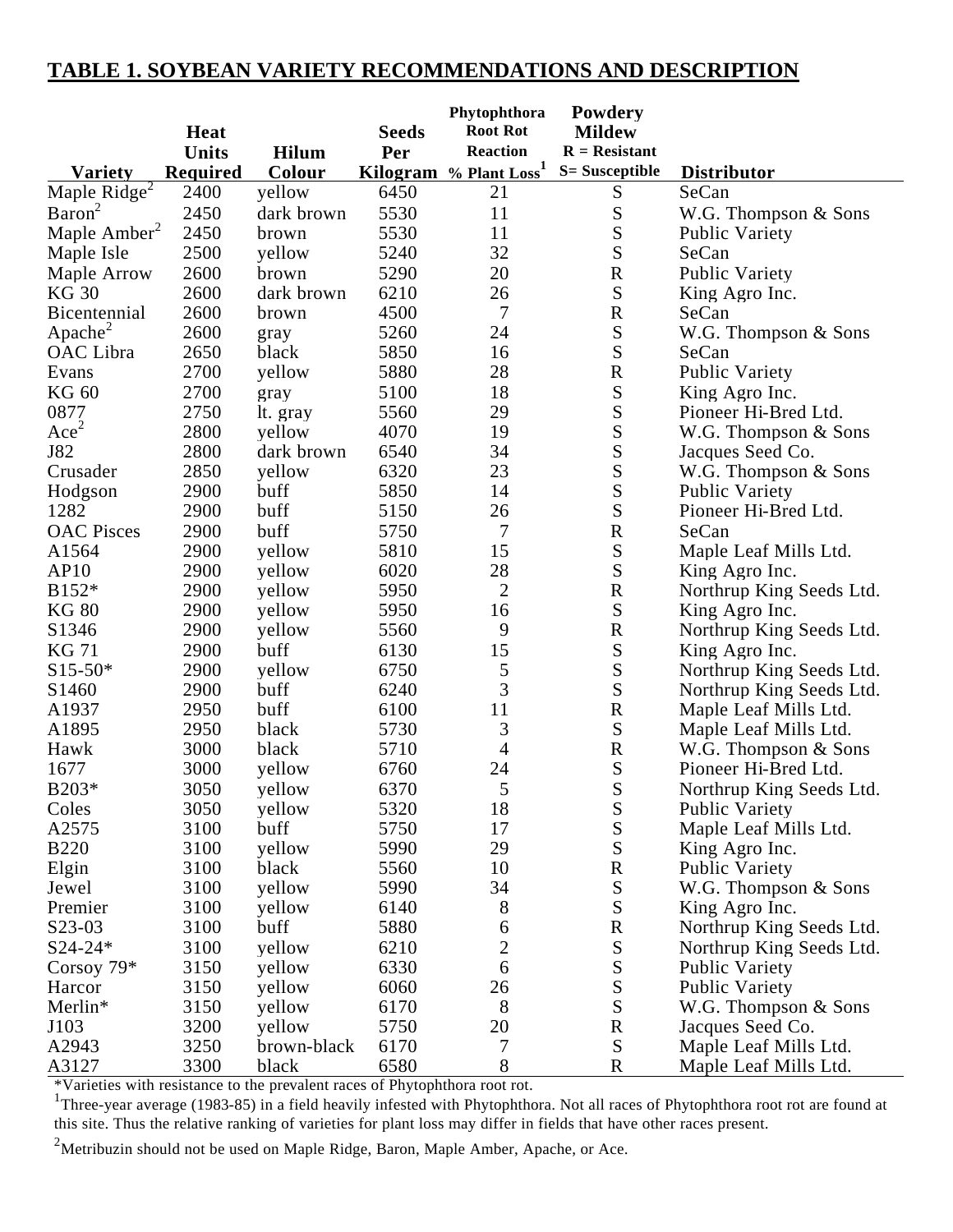| <b>TABLE 2. AGRONOMIC DATA</b> |                      |                  | <b>Yield</b> | Days from    | <b>Plant</b>              | Lodging |                |
|--------------------------------|----------------------|------------------|--------------|--------------|---------------------------|---------|----------------|
|                                |                      | <b>Heat Unit</b> | <b>Yield</b> | <b>Index</b> | <b>Planting to Height</b> |         | $1 =$ standing |
| <b>Testing Areas</b>           | <b>Variety</b>       | <b>Rating</b>    | (t/ha)       | $(\%)$       | <b>Maturity</b>           | (cm)    | $5 = flat$     |
| 3 year average                 | Maple Ridge          | 2400             | 2.2          | 85           | 103                       | 57      | 1.0            |
| of 10 trials                   | <b>Baron</b>         | 2450             | 2.3          | 88           | 105                       | 63      | 1.2            |
| at Brussels,                   | Maple Amber          | 2450             | 2.3          | 88           | 106                       | 66      | 1.2            |
| Elora,                         | Maple Isle           | 2500             | 2.4          | 92           | 109                       | 56      | 1.1            |
| Inkerman and                   | Maple Arrow          | 2600             | 2.6          | 100          | 113                       | 71      | 1.2            |
| Ottawa                         | <b>KG30</b>          | 2600             | 2.7          | 104          | 113                       | 69      | 1.1            |
|                                | Bicentennial         | 2600             | 2.7          | 104          | 115                       | 73      | 1.8            |
|                                | Apache               | 2600             | 2.7          | 104          | 116                       | 65      | 1.1            |
|                                | OAC Libra            | 2650             | 2.9          | 112          | 120                       | 78      | 1.7            |
|                                | Evans                | 2700             | 2.8          | 108          | 124                       | 77      | 1.6            |
|                                | <b>Average Yield</b> |                  | 2.6          |              |                           |         |                |
| 3 year average                 | Maple Arrow          | 2600             | 2.7          | 93           | 108                       | 74      | 1.4            |
| of 8 trials                    | Bicentennial         | 2600             | 2.9          | 100          | 109                       | 77      | 2.1            |
| at Centralia,                  | Apache               | 2600             | 2.7          | 93           | 111                       | 70      | 1.3            |
| Woodstock and                  | OAC Libra            | 2650             | 2.9          | 100          | 113                       | 81      | 1.7            |
| London                         | Evans                | 2700             | 2.8          | 97           | 115                       | 81      | 1.6            |
|                                | <b>KG 60</b>         | 2700             | 3.2          | 110          | 116                       | 65      | 1.4            |
|                                | 0877                 | 2750             | 3.0          | 103          | 117                       | 81      | 1.5            |
|                                | Ace                  | 2800             | 2.9          | 100          | 118                       | 72      | 1.4            |
|                                | J82                  | 2800             | 2.8          | 97           | 118                       | 88      | 1.6            |
|                                | Crusader             | 2850             | 2.9          | 100          | 119                       | 87      | 1.7            |
|                                | Hodgson              | 2900             | 2.9          | 100          | 121                       | 86      | 1.5            |
|                                | 1282                 | 2900             | 3.0          | 103          | 121                       | 85      | 1.7            |
|                                | <b>OAC</b> Pisces    | 2900             | 2.9          | 100          | 121                       | 78      | 1.7            |
|                                | S 1346               | 2900             | 3.0          | 103          | 123                       | 74      | 1.5            |
|                                | A 1564               | 2900             | 2.9          | 100          | 124                       | 93      | 2.0            |
|                                | <b>Average Yield</b> |                  | 2.9          |              |                           |         |                |
| 3 year average                 | 1282                 | 2850             | 3.0          | 94           | 121                       | 83      | 2.1            |
| of 8 trials at                 | Crusader             | 2850             | 3.2          | 100          | 120                       | 86      | 2.4            |
| Fingal,                        | Hodgson              | 2900             | 3.2          | 100          | 122                       | 84      | 1.7            |
| London,                        | S15-50               | 2900             | 3.2          | 100          | 122                       | 91      | 1.7            |
| Ridgetown,                     | AP10                 | 2900             | 3.1          | 97           | 123                       | 84      | 2.3            |
| and Inwood                     | <b>KG71</b>          | 2900             | 3.1          | 97           | 122                       | 74      | 1.6            |
|                                | A1564                | 2900             | 3.1          | 97           | 124                       | 93      | 2.6            |
|                                | <b>B152</b>          | 2900             | 3.4          | 106          | 124                       | 76      | 1.7            |
|                                | S1346                | 2900             | 3.2          | 100          | 123                       | 75      | 1.4            |
|                                | S1460                | 2900             | 3.2          | 100          | 124                       | 78      | 1.6            |
|                                | A1937                | 2950             | 3.3          | 103          | 125                       | 86      | 2.2            |
|                                | A1895                | 2950             | 3.3          | 103          | 125                       | 84      | 1.9            |
|                                | Hawk                 | 3000             | 3.4          | 106          | 128                       | 79      | 2.9            |
|                                | 1677                 | 3000             | 3.2          | 100          | 126                       | 84      | 1.9            |
|                                | <b>B203</b>          | 3000             | 3.1          | 97           | 128                       | 83      | 1.9            |
|                                | Coles                | 3050             | 3.1          | 97           | 130                       | 104     | 3.3            |
|                                | A2575                | 3100             | 3.3          | 103          | 132                       | 94      | 1.8            |
|                                | Premier              | 3100             | 3.2          | 100          | 131                       | 88      | 2.3            |
|                                | <b>Average Yield</b> |                  | 3.2          |              |                           |         |                |

*(Continued on next page)*